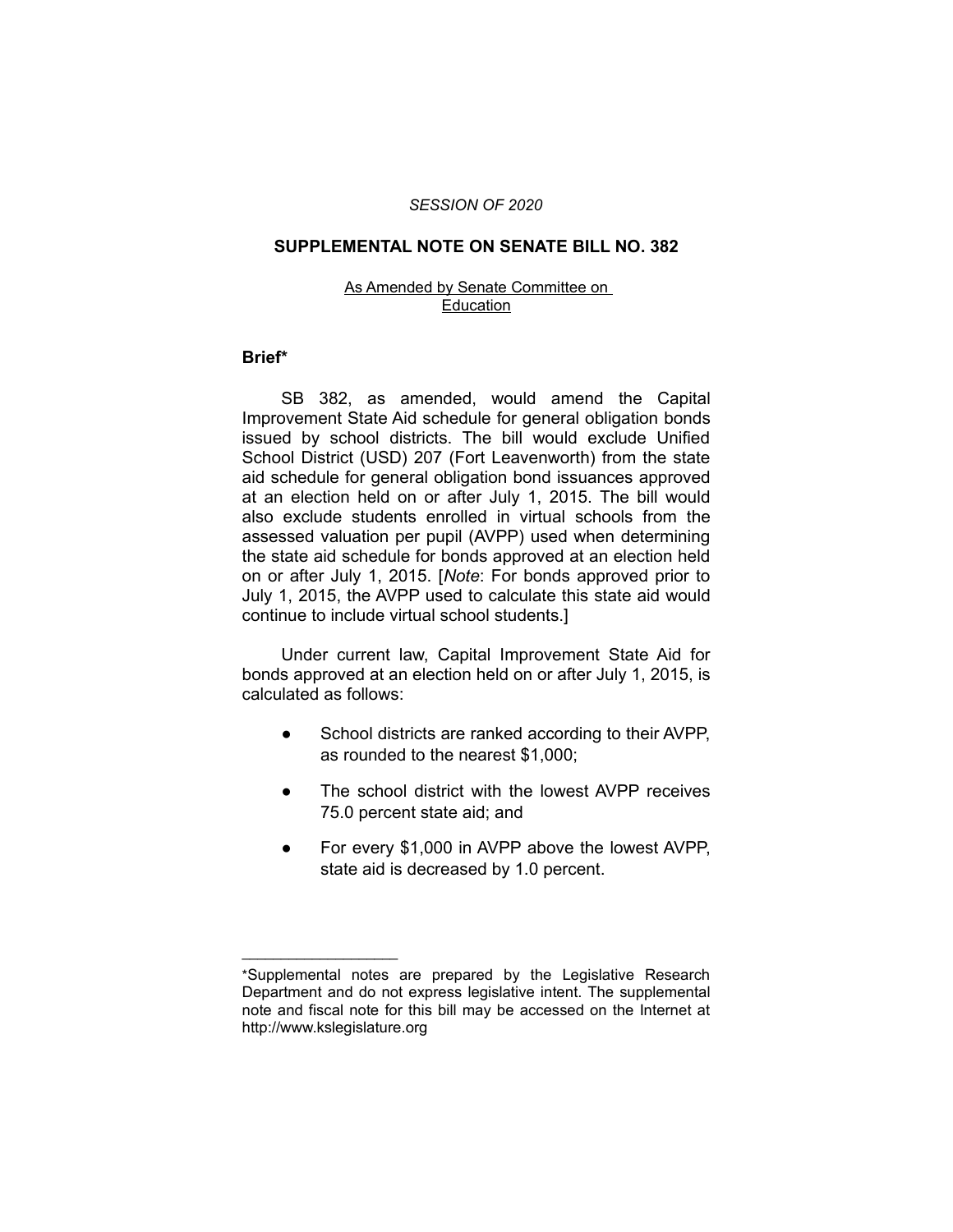The bill would revise the calculation of Capital Improvement State Aid for bonds approved at an election held on or after July 1, 2015, as follows:

- School districts would be ranked according to their AVPP (excluding virtual school students), as rounded to the nearest \$1,000;
- The school district, other than USD 207, with the lowest AVPP would receive 75.0 percent state aid; and
- For every \$1,000 in AVPP above the lowest AVPP (excluding USD 207), state aid would be decreased by 1.0 percent.

# **Background**

The bill was introduced by the Senate Committee on Education at the request of Senator Baumgardner.

In the Senate Committee hearing on the bill, proponent testimony was provided by representatives of the Kansas Association of School Boards, Piper Sandler Companies, USD 230 (Spring Hill), and USD 233 (Concordia). Proponents stated removing USD 207 (Fort Leavenworth) from the state aid schedule would provide more equitable funding for capital improvements projects. Additionally, proponents stated the bill would provide some property tax relief to local taxpayers. Written-only proponent testimony was provided by representatives of USD 233 (Olathe) and USD 393 (Solomon).

Neutral testimony was provided by a representative of USD 266 (Maize). The representative stated the bill would make state aid for capital improvements more equitable but proposed the bill be made retroactive to include all bonds approved in elections since July 1, 2015.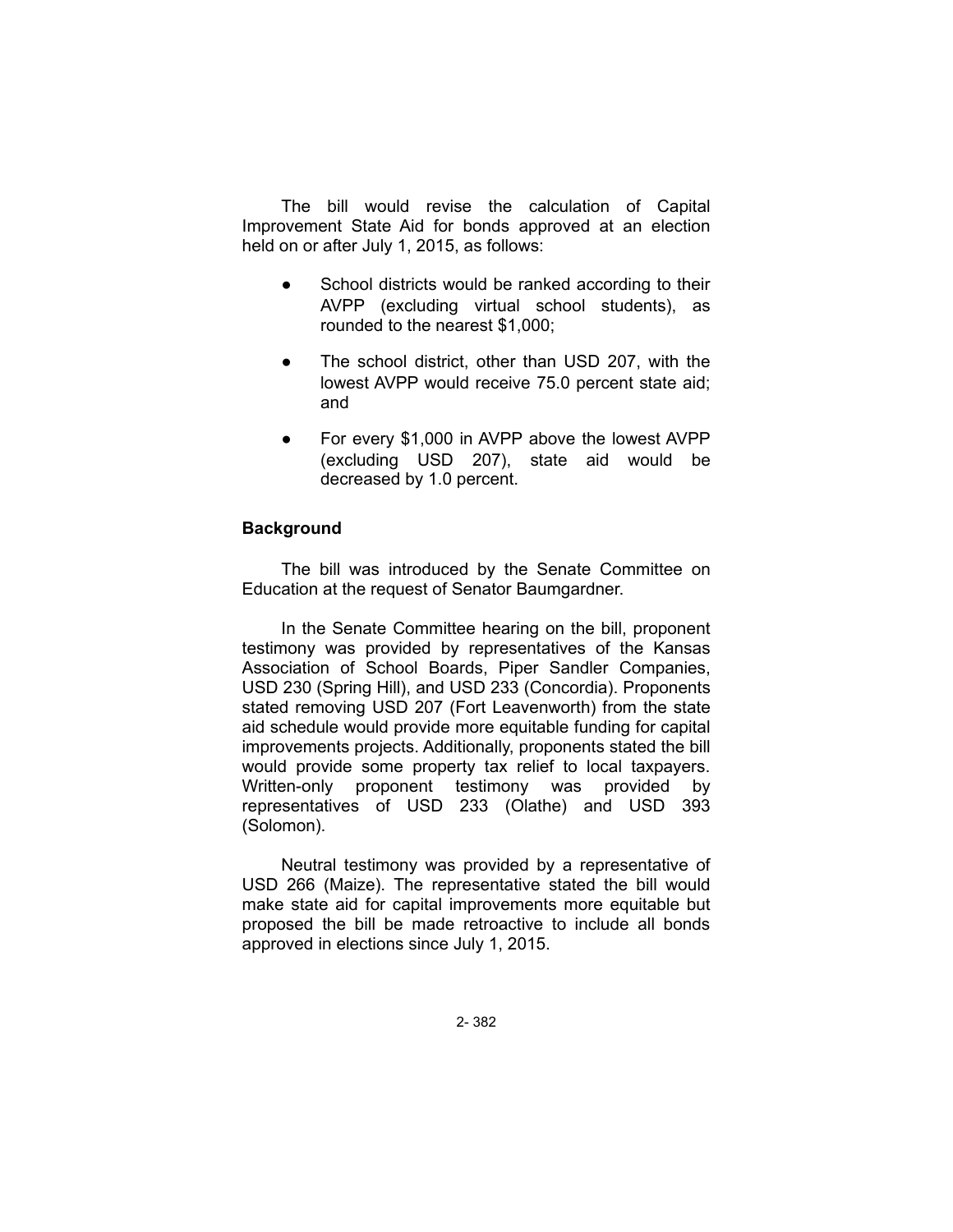No other testimony was provided on the bill.

The Senate Committee amended the bill to:

- Include all bonds approved at elections held on or after July 1, 2015. As introduced, the bill would have affected only bonds approved at an election held on or after July 1, 2020; and
- Exclude virtual school students from the AVPP used to calculate Capital Improvement State Aid for bonds approved at elections held on or after July 1, 2015.

According to the fiscal note prepared by the Division of the Budget on the bill as introduced, the Kansas State Department of Education (KSDE) indicates the state aid rates for school districts would increase by removing USD 207 from the AVPP schedule for calculating Capital Improvement State Aid. According to the KSDE, much of the real property located in USD 207 is owned by the federal government and, therefore, exempt from property taxes. As a result, USD 207 is always the lowest ranked district based on AVPP. Under current law, USD 207 would be entitled to 75.0 percent state aid for capital improvements. However, KSA 72-1210(b) prohibits USD 207 from issuing general obligation bonds and, therefore, it cannot receive state aid for capital improvements.

According to the fiscal note, the short-term fiscal effect of the bill would be negligible. The KSDE indicates few, if any, school districts would pass a bond issuance after July 1, 2020, and then issue bonds in time to qualify for state aid for FY 2021. The long-term fiscal effect of the bill would be to increase Capital Improvement State Aid expenditures due to the increase in state aid rates caused by the removal of USD 207 from the state aid schedule. However, the KSDE cannot estimate the increase in state aid without knowing which school districts would approve bond issuances and how much bonding authority would be authorized. Any fiscal effect